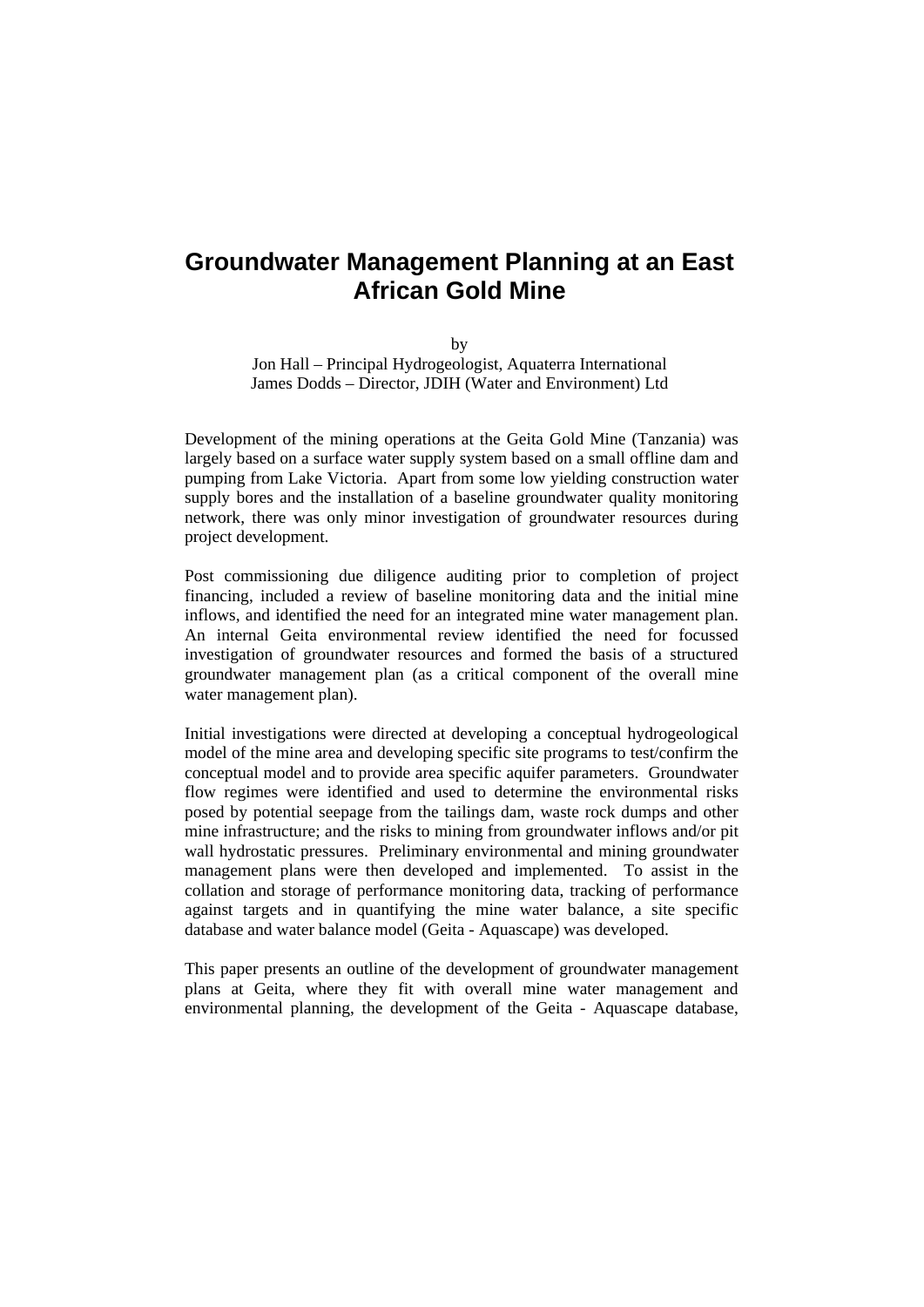and where mine water management systems developed at Geita can be applied elsewhere.

# **1 INTRODUCTION**

The Geita Gold Mine (GGM), jointly owned by Ashanti Goldfields and AngloGold, is located approximately 4km west of the town of Geita in the Mwanza Region of Tanzania (refer Figure 1). The initial open pit mining operation, Nyankanga Pit, and the GGM processing plant facilities are located within the catchment of, and near the headwaters of, the Mtakuja River which drains into Lake Victoria at Nungwe Bay approximately 20km to the northwest. Mining at Nyankanga commenced in 1998 and processing of ore in 1999.

As part of GGM's mine development programme, investigations were carried out to determine baseline hydrological/hydrogeological conditions, to assess groundwater supply potential and to assess pit dewatering requirements. One key consequence of the results of the earlier investigations was the development of a surface water supply scheme to sustain all mine, plant and camp water requirements. This scheme pumps water from Nungwe Bay to the mine via a dedicated pipeline to Nyankanga Dam, a small diversion dam located upstream of the Nyankanga Pit.

Post commissioning due diligence auditing by the project financers included a review of environmental baseline monitoring data and operational water management data and identified the need for an integrated mine water management plan. Internal GGM audits and the development of an ISO14001 Environmental Management System also identified the need for additional hydrogeological investigations to provide a better understanding of the overall hydrogeology of the area, the implications for mining and the potential impacts of mining on downstream water resources.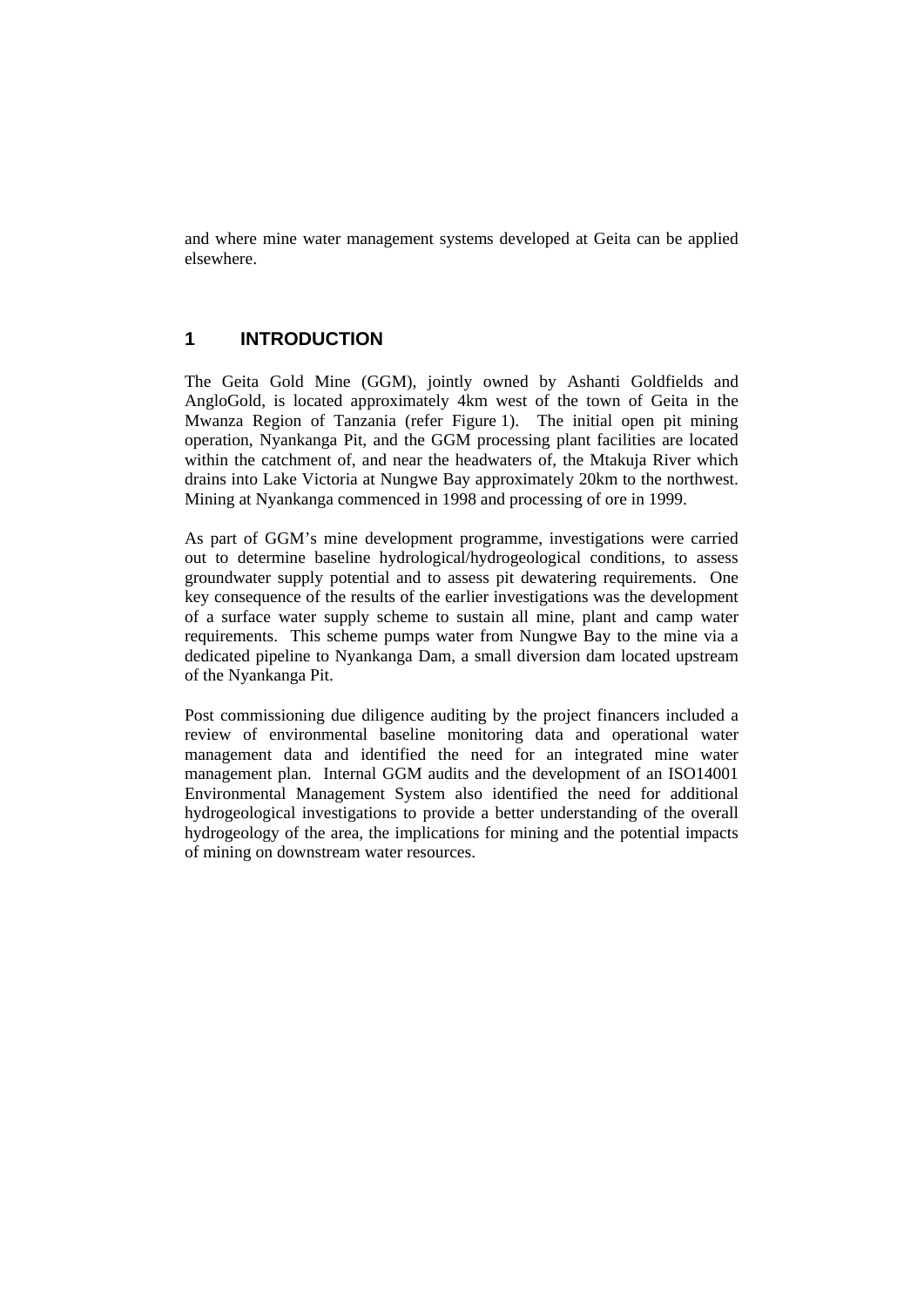

**Figure 1 Site Location** 

# **2 CONCEPTUAL HYDROGEOLOGICAL MODEL**

The assessment of local/regional hydrogeological conditions and the development of the conceptual hydrogeological model was based on observations by Aquaterra during four site visits, the results of ongoing drilling and hydraulic testing, discussions with mine personnel and review of previous work done in the area.

#### **2.1 Geology and Topography**

GGM is located within the Geita Greenstone Belt, an east-west trending Archean aged feature comprising isoclinally folded BIF and younger felsic volcanoclastics, which have been intruded by microdiorites. These have been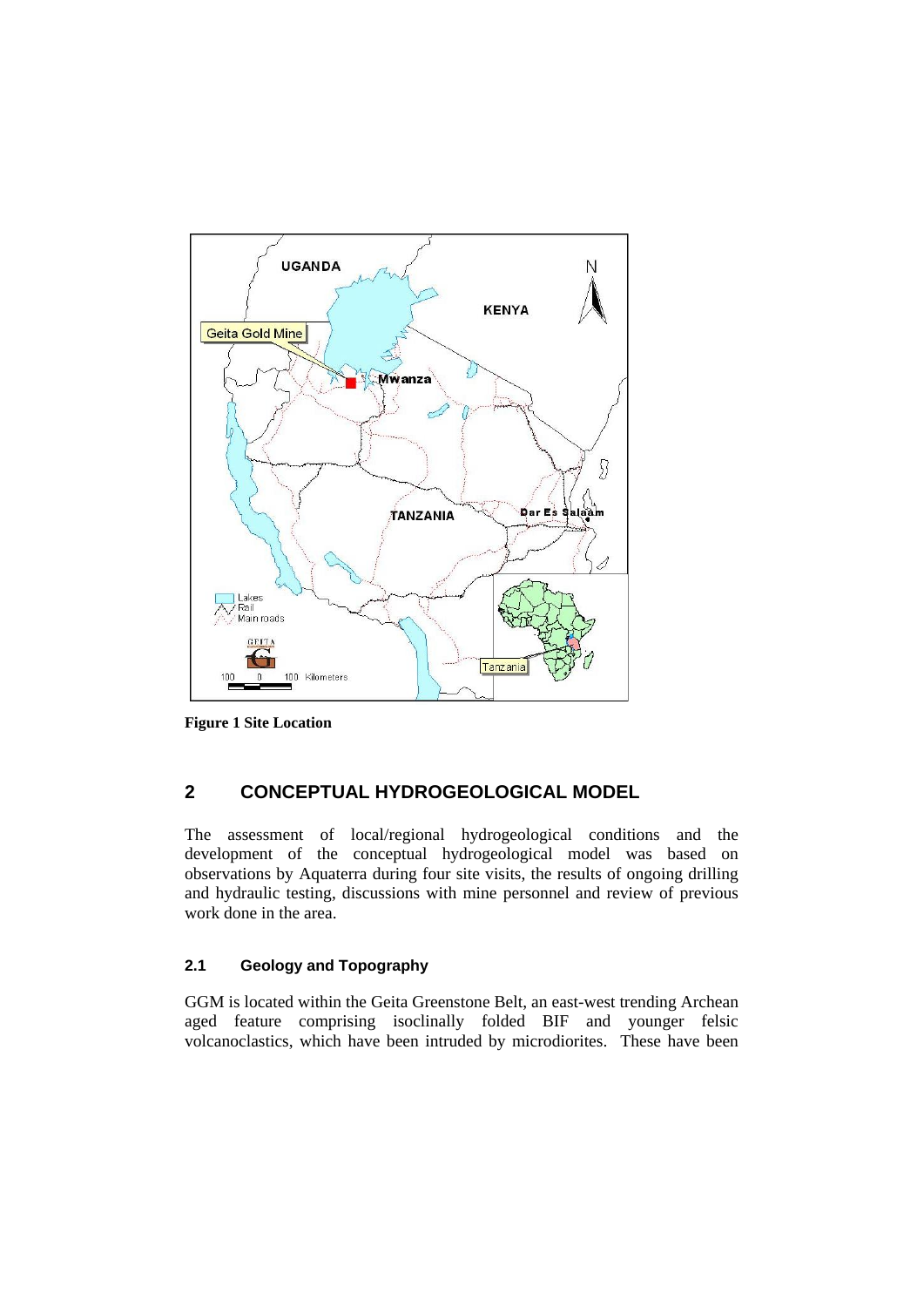deformed to form west-plunging folds, which have subsequently been displaced along major northwest trending faults and shears, and intruded by a series of northeast trending porphyry dykes.

The landscape is dominated by prominent ridges of BIF with some intervening shallow valleys and plateaux. The basement rocks have been deeply weathered to form variably thick sections of saprolite and saprock, depending on the basement rock type. In places the saprolite can be relatively thin (eg. over BIF), but the base of the saprock can be up to 100m below surface in places.

Ferruginous colluvial material has been deposited over much of the lower hills slopes and valley floors. These deposits, locally known as "transported ferricrete", can range in thickness from several metres on hill slopes to over 50m in the buried valleys of ancient and current water courses. The upper sections of this unit have been variably cemented (ferruginous cement) to form hard, semicontinuous, surface duricrust layers, locally known as "hardpan ferricrete".

The hardpan ferricrete forms prominent plateaux and bench-like areas that are characterised by the general lack of large trees and low "football mound" termite nests (as a result of the relatively inpenetratable nature of the hardpan).

The colluvium and weathered basement have been incised by present day drainage channels. These are characterised by floodplain deposits (silts, sands and minor gravels) and vegetation in the main river channel areas (eg Mtakuja River) and by higher energy deposits (sands and gravels) in the upland drainage courses.

The local/regional hydrogeology is strongly influenced by the local geology and regolith types. That is, the distribution of rainfall runoff, groundwater recharge, groundwater movement, groundwater emergents and baseflow to rivers is controlled by the distribution of regolith types.

Figure 2 shows a plan of the main GGM lease areas showing the distribution of the four main physiographic units that influence the hydrogeology, together with regional monitoring bores. Each of these four units represents a combination of individual regolith units identified as part of a regional regolith mapping exercise (Regolex, 2001).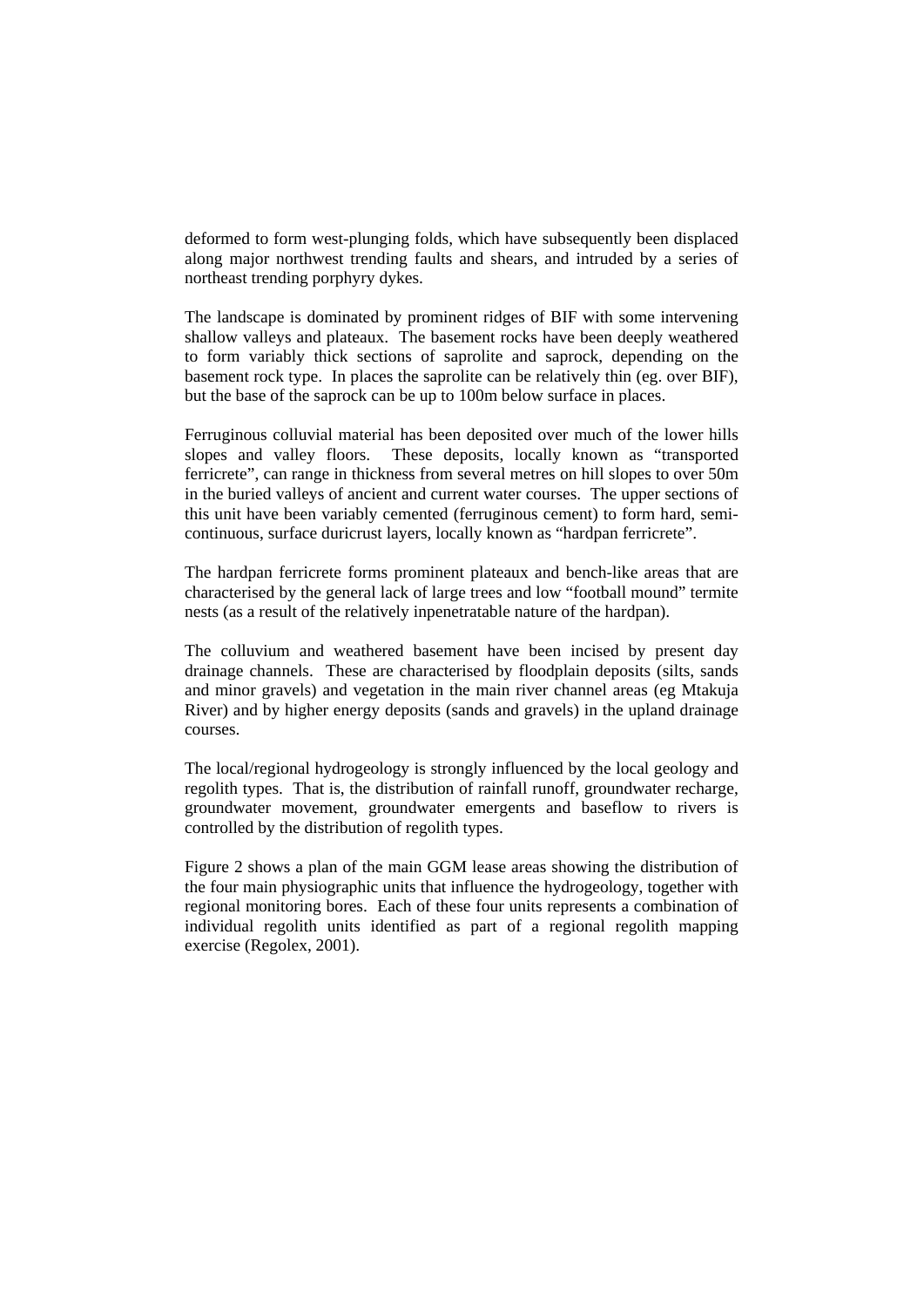

**Figure 2 Main Physiographic Units** 

#### **2.2 Climate and Drainage**

The GGM area has a highland equatorial wet-dry weather pattern with a bimodal wet season and an average annual rainfall of around 980mm. The wet season generally extends from October/November to April/May, with the wetter months being November and April.

Rainfall runoff from the upland ridge and hardpan ferricrete areas is very high and generates rapid response streamflow (and sheetflow over hardpan areas). Runoff from other upland and slope areas is dependent on rainfall intensity compared to the infiltration capacity of the surface soils and soil moisture deficit. In light to moderate intensity rainfall events, much of the rainfall will infiltrate through the transported material and saprolites/saprocks to the local groundwater tables.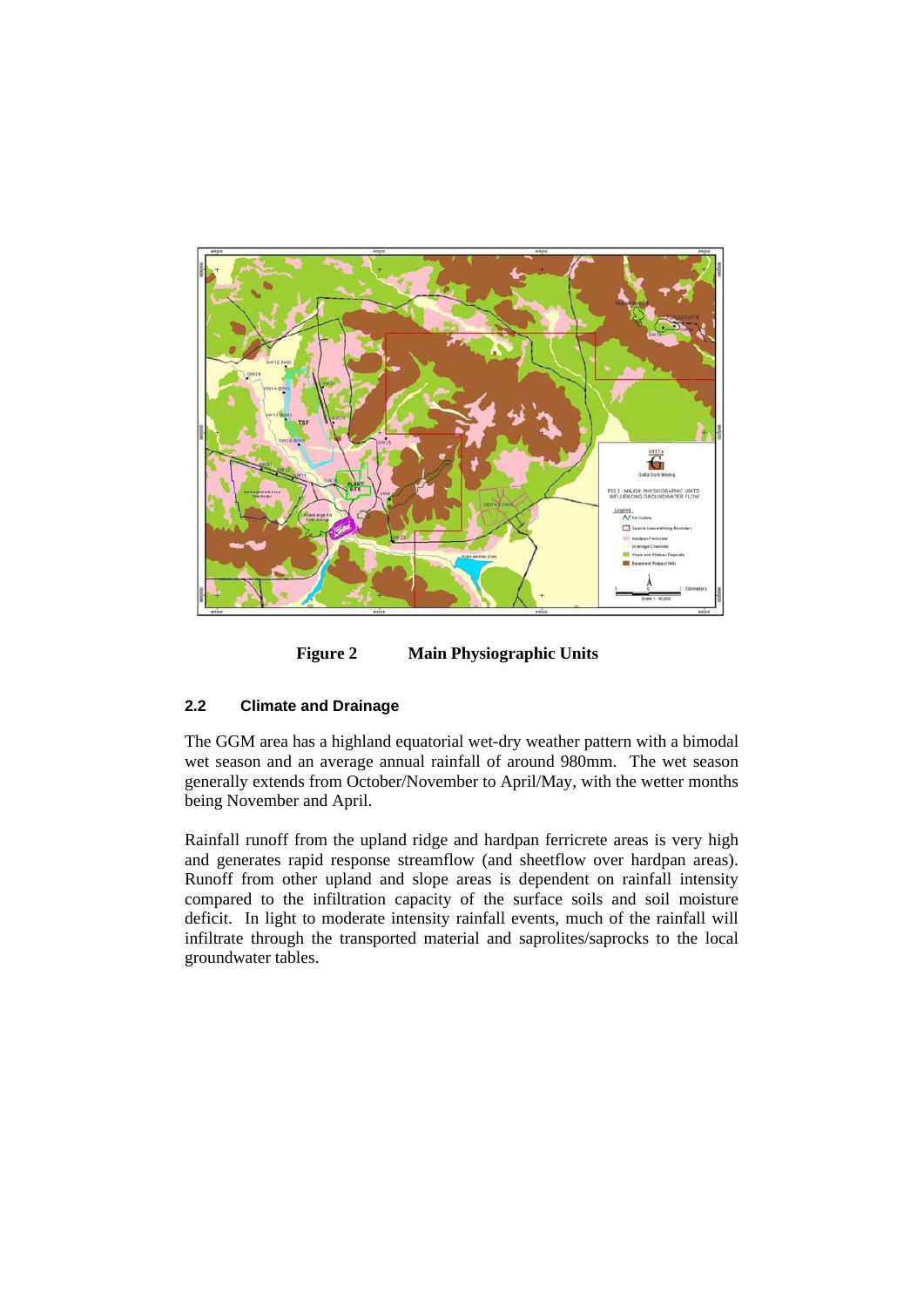#### **2.3 Aquifers and Aquicludes**

Several aquifer types have developed in the Geita area as a result of both primary hydraulic properties (ie permeability and porosity) of recent colluvial and alluvial deposits, and secondary hydraulic properties (structural and weathering induced) of the basement rocks. The main aquifers present are as follows:

- *Shallow Aquifer:* shallow, unconfined (and sometimes perched) aquifer within the river channel alluvium and valley slope and plateaux colluvial deposits (transported ferricrete). Aquifer potential is associated with primary granular permeability and porosity in the alluvium/colluvium.
- *Deep Aquifer:* shallow to deep aquifer within the basement rock profile, including the saprolite and saprock horizons and deeper unweathered rock. Aquifer potential in the saprolite/saprock horizons is associated with secondary, weathering induced permeability and porosity, which is particularly pronounced along zones of relic basement structure (faults, shears, quartz veins etc). In the unweathered rock, aquifer potential is associated with secondary, structural induced permeability and porosity. The Deep Aquifer can be unconfined, where the Shallow Aquifer is absent, dry or perched, and semi-confined to confined elsewhere. The saprolite tends to be less permeable than the other horizons and generally acts as an aquitard/aquiclude between the Shallow Aquifer and the saprock and rock of the Deep Aquifer.

The ranges of measured hydraulic conductivities from field tests are summarised in Table 1.

| <b>Aquifer</b> | Unit                          | <b>Estimated Permeability</b><br>$({\bf m}/{\bf d})$ | <b>Comments</b>                |
|----------------|-------------------------------|------------------------------------------------------|--------------------------------|
| Shallow        | <b>Transported Ferricrete</b> | $0.01$ to 5                                          | Packer & falling head<br>tests |
| Deep           | Saprolite                     | $0.001$ to $0.1$                                     | Packer & falling<br>head tests |

**Table 1: Range of Hydraulic Conductivity Values**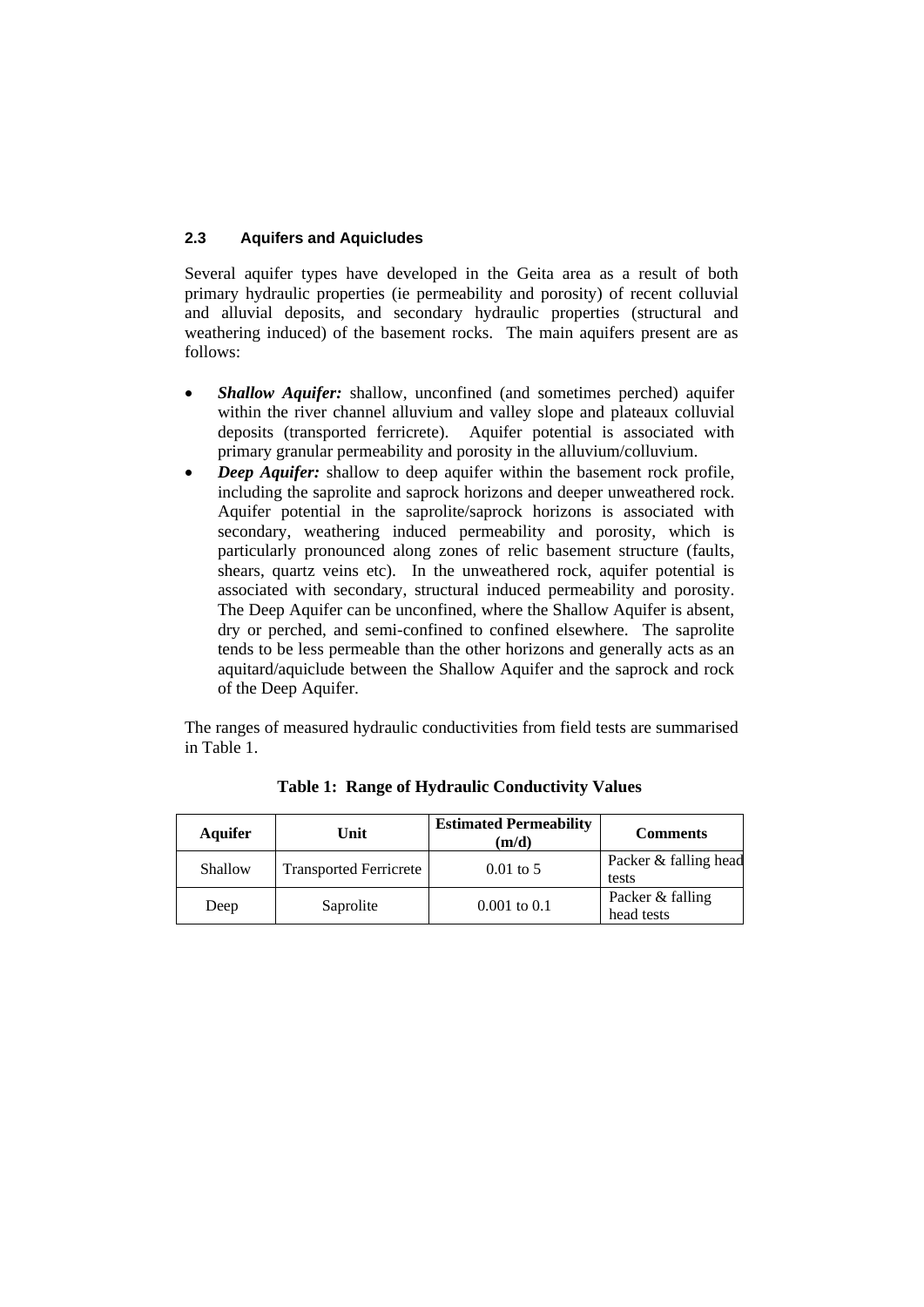|  | Saprock and Fractured<br><b>Basement</b><br>(Nyankanga) | $0.01 - 1$        | Packer & falling<br>head tests                                             |
|--|---------------------------------------------------------|-------------------|----------------------------------------------------------------------------|
|  | Saprock and Fractured<br>Basement (Kukuluma)            | N/A               | Airlift yields of<br>around 8 to 10l/s<br>in fractured BIF<br>and felsics. |
|  | <b>General Basement</b><br>Rock                         | $0.0001$ to $0.1$ | Packer, airlift<br>recovery & rising<br>head tests                         |

#### **2.4 Local Groundwater Recharge, Flow and Discharge**

Figure 3 shows a schematic hydrogeological section through a typical slice of the GGM site.

Recharge to the groundwater is by infiltration of rainfall and runoff through the near surface horizons to the Shallow Aquifer, and thence by vertical flow to the Deep Aquifer. As discussed above, the regolith type is the principal control on recharge.

The water table surface is a subdued reflection of topography and groundwater generally flows from the highland areas towards the lowland valleys and river floodplains. Some of this flow is via deep groundwater flow pathways, and some via shallow, near surface pathways.

Natural groundwater discharge is via spring flow at groundwater emergents or baseflow to streams and rivers. Groundwater emergents (or springs) occur where the water table intersects the land surface, where the change in topographic slope exceeds the gradient on the water table. This mostly occurs towards the top of steep hill slopes and at sharp erosional breakaways. Emergent groundwater flow generally occurs via horizontal flow paths.

Groundwater baseflow occurs lower down on hill slopes and within the main valleys, where the general land surface becomes lower than the regional water table or potentiometric surface. Groundwater baseflow generally occurs via horizontal or upward flow paths.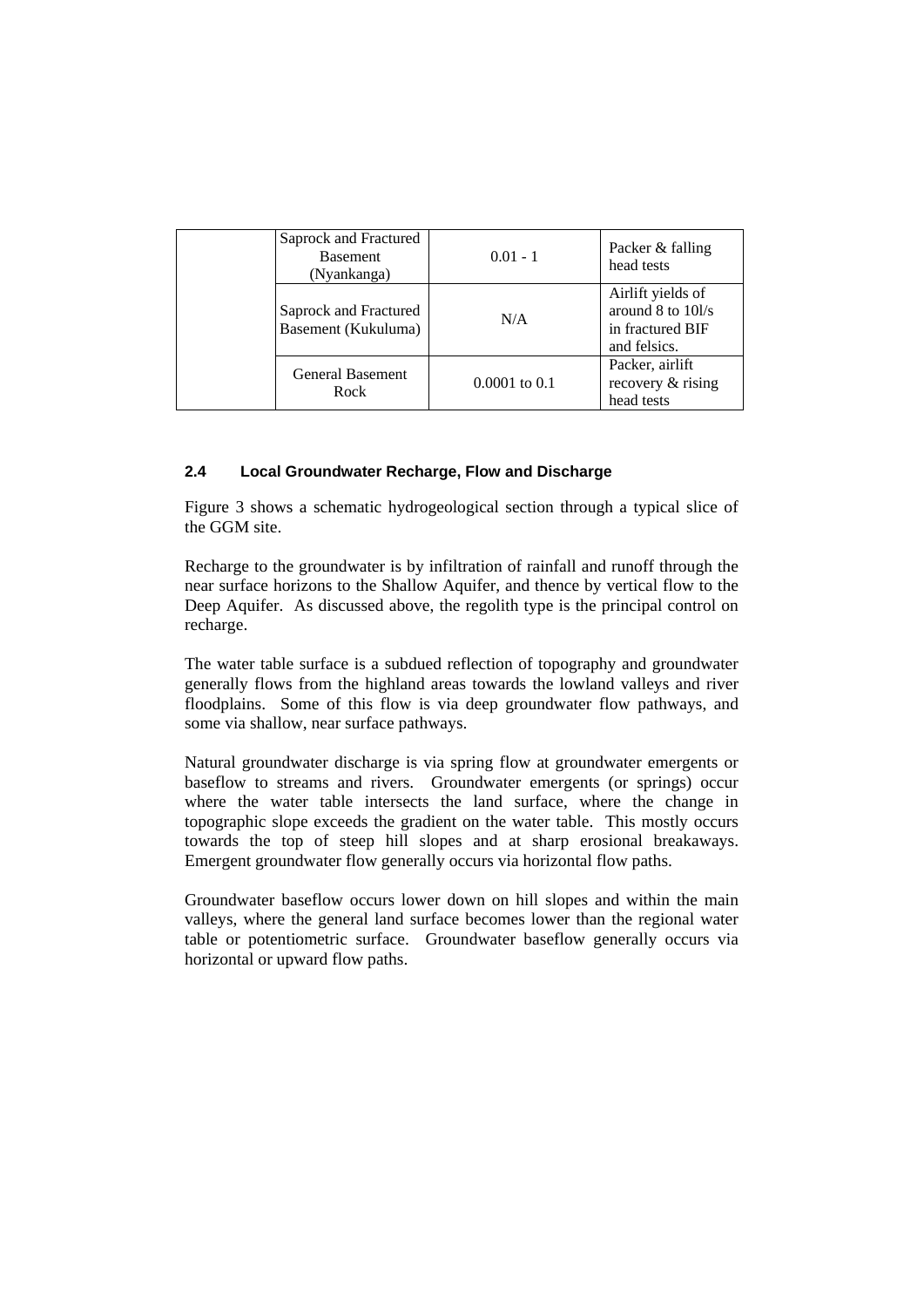

**Figure 3** Hydrogeological Cross Section

Groundwater in the Deep Aquifer is generally "older" than that in the Shallow Aquifers. This is reflected in groundwater chemistry monitoring data, which generally show higher salinity (TDS) in the deep monitor bores. Flow into and within the Deep Aquifers involves longer travel paths and travel times between initial rainfall recharge and discharge (or interception by monitor bores). The longer travel times allow for more "leaching" of minerals from the aquifer matrix.

# **3 APPLICATION OF CONCEPTUAL MODEL**

The key issues in relation to the influence of local hydrogeological conditions on mining operations and the impacts of mining operations on the local and regional hydrogeology are as follows:

- The need for and design of pit (and possible future underground) mine inflow control (dewatering) measures.
- The impacts of mine water management systems on groundwater flows and surface water flows.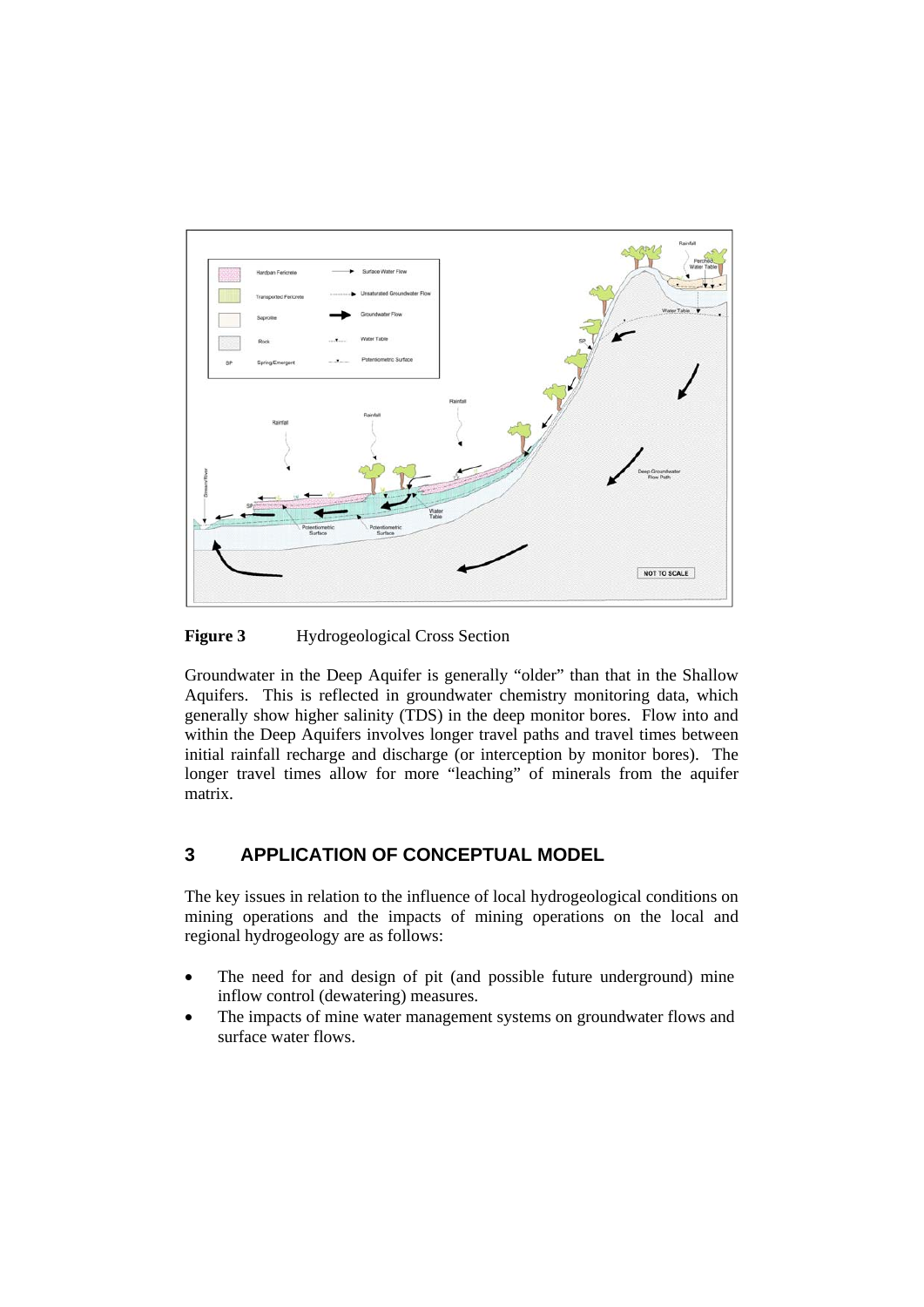The impacts of current mine operations on downstream water quality as distinct from the impacts of historical mining and current mining (artisanal) by others.

#### **3.1 Mine Dewatering**

Figure 4 shows a slice of the conceptual hydrogeological model through the Nyankanga Pit area. This shows groundwater flows towards the pit through both the Shallow and Deep Aquifers, and the influence of seepage from the Nyankanga Dam through the WD5 waste dump.



**Figure 4** Section Through Nyankanga Pit

As part of ongoing investigations, simple hydraulic testing was carried out by mine personnel on selected boreholes. A simple lumped parameter analytical groundwater flow model was used to provide estimates of potential mine inflows. The model was based on the measured hydraulic conductivity values and "typical" values of other input parameters and was calibrated against observed inflows and then run to predict future inflows to the open pits as they expanded and deepened.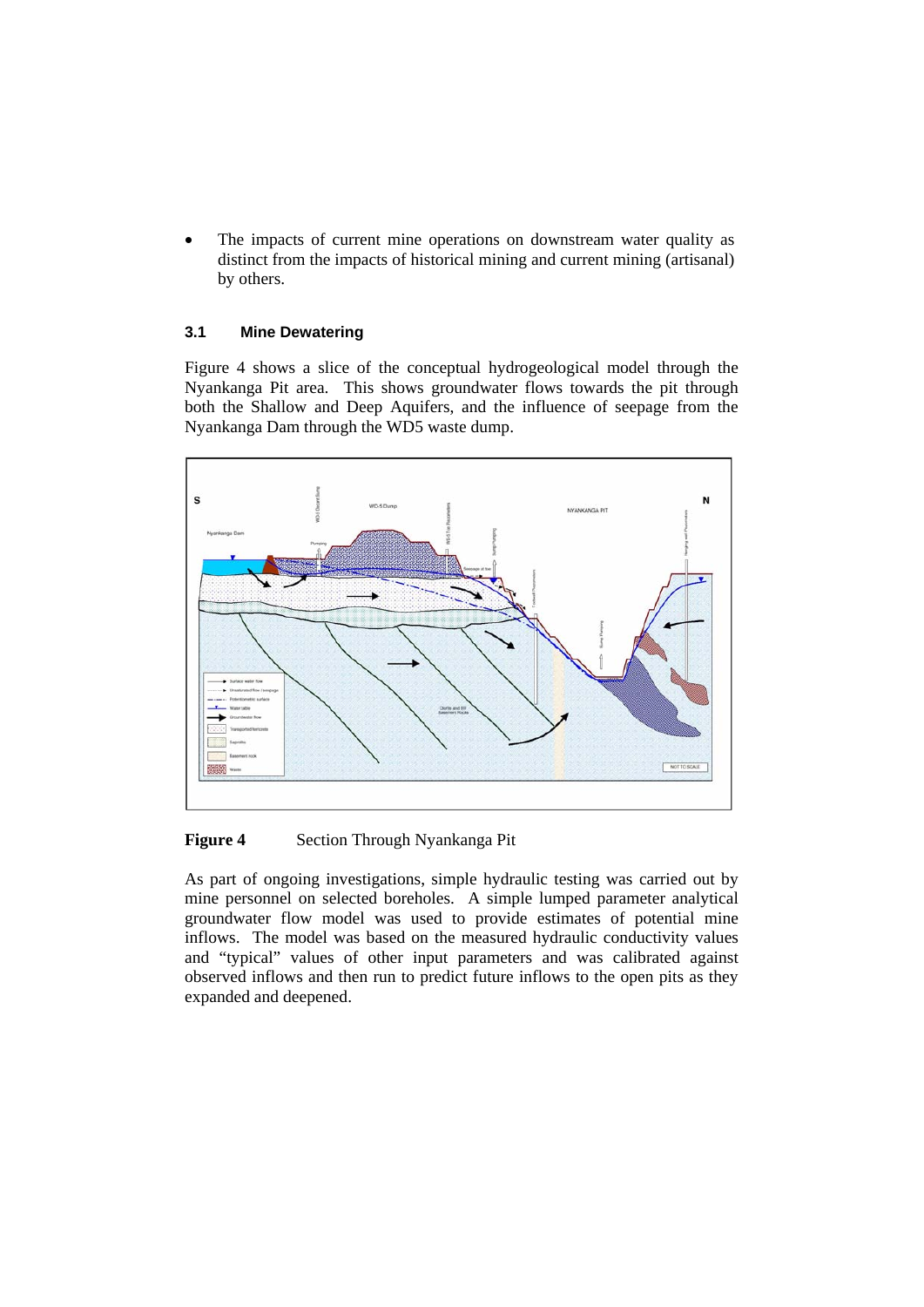It was recognised that the predictions covered inflows derived from the Deep Aquifer and assumed that the Shallow Aquifer had been largely drained. However it was also recognised that the expanding pit would intersect additional transported material, that may not have drained and that re-wetting of previously drained material might occur during and after flood events. This had implications for geotechnical stability of the shallow pit walls and prompted installation of an expanded grid of monitor bores to confirm water table conditions ahead of mining.

Where airlift tests in exploration boreholes demonstrated significant yields (eg at Kukuluma), advance dewatering using boreholes was considered; and where appropriate planned. Airlift testing of mineral exploration and geotechnical bores is now a normal part of ongoing mine investigations. The results have been used together with preliminary mine plans and simple analytical flow models to assess potential mine inflows. In all but one case to date, the results have indicated that inflows will be relatively minor and that there should be no significant mine water management issues. In one case (Geita Hill), where an open pit is currently being developed in an area of previous underground mining, it was recognised that there may be some water quality issues associated with the pumping out of accumulated water in the old underground workings so hydrochemical investigations were initiated.

#### **3.2 Impacts of Mining on Water Flows**

There are surface water diversion schemes around the plant, TSF and waste dump. However, these merely re-direct surface flows around mine infrastructure rather than intercept or interrupt downstream flow. They also have little impact on overall groundwater flow, other than reducing potential recharge in some areas but increasing it in others due to modified surface water flow paths.

The main net impacts on groundwater and surface water flows in the main Geita mining area are as a result of the Nyankanga Dam and the open pits. The Nyankanga Dam captures surface water flow in the Mtakuja River valley upstream of the Nyankanga Pit. Thus, surface water flow is interrupted except when the Dam overtops and discharges downstream via a diversion channel. However, the Dam also results in deep, ponded water over the transported ferricrete and this increases recharge to the shallow and deep aquifers. The mounding is partially offset by the "cone of depression" in the water table around the mine which has developed as a result of pit inflows. Based on results to date it is expected that significant drawdowns could extend for some distance (perhaps up to a kilometre or so) from the pit.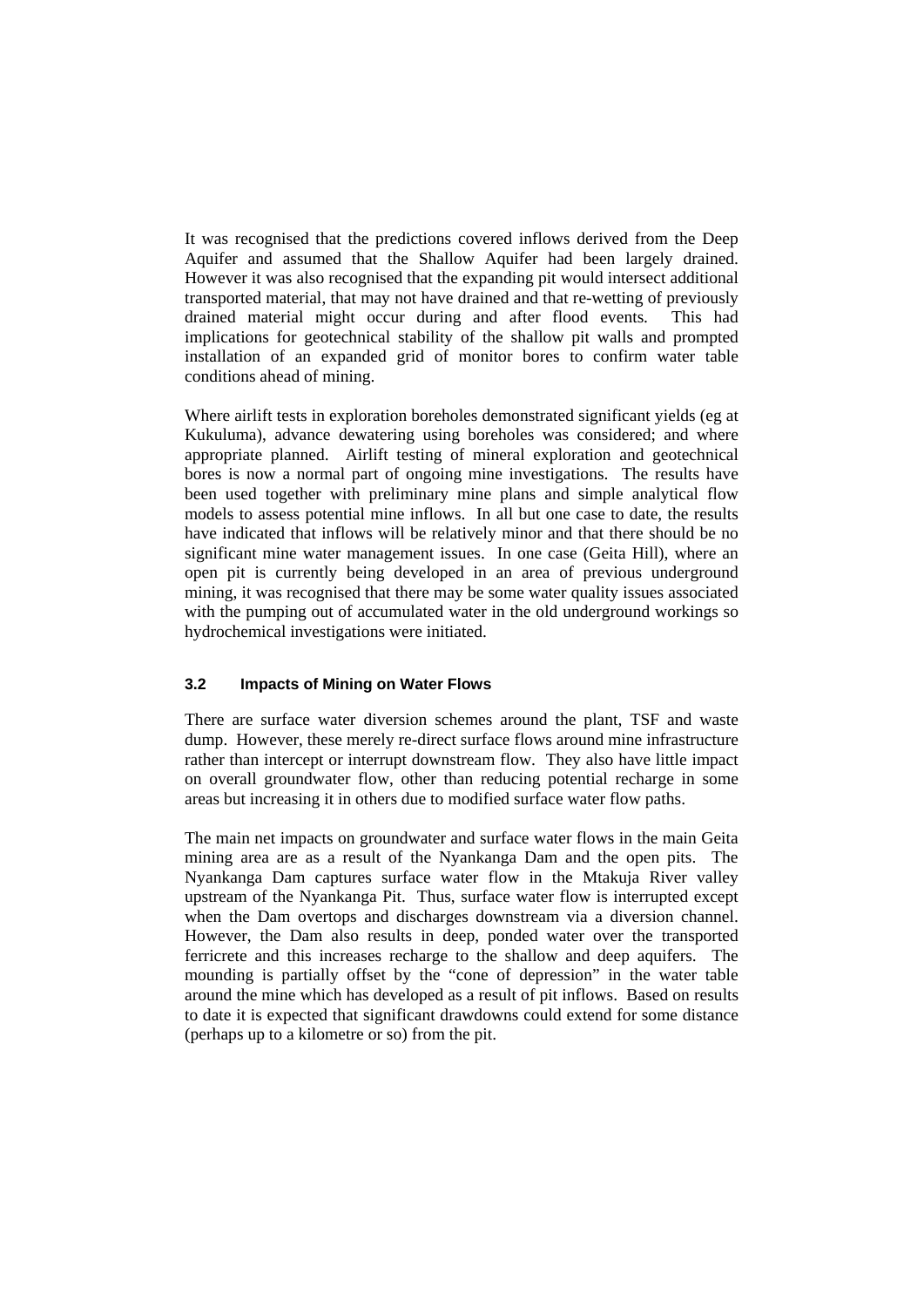Post mining, the impacts on groundwater and surface water flows from decommissioned mine infrastructure will remain largely the same as is now, although there may be more localised recharge to groundwater in the deconstructed plant area. The main impacts will be as a result of Nyankanga Dam and the final mine voids. It is assumed that Nyankanga Dam will remain in place as a local public amenity and that the minor impacts on surface water flow will be acceptable to the community.

The mine voids could continue to act as groundwater sinks. Assuming that the pits are not backfilled at the completion of mining, pit lakes will form as groundwater inflows continue after dewatering systems are decommissioned.

The level to which the pit water levels will rise and the degree to which this will impact on local groundwater and surface water flows will depend on aquifer parameters and recharge rates and the size of the pits. At Nyankanga, where aquifer permeability is low and the final pit has a large area, the pit is expected to become a groundwater sink. That is, the steady state pit water level will be well below the pre-mining water table and the pit will intercept all groundwater flows in the area surrounding the pit. At Kukuluma, where the pit is smaller and the permeability is higher, the final void may only become a partial sink (or partial throughflow pit). That is, the steady state pit water level will still be depressed below the pre-mining water table level, but there will remain some water outflow from the down gradient end of the pit. In both cases, the impacts on regional groundwater (and surface water) flows would be less than during mining.

#### **3.3 Impacts of Mining on Downstream Water Quality**

The main potential impacts of existing and planned mine development on future downstream groundwater (and ultimately surface water) quality are related to:

- Waste Dumps potential for generation of acidic leachate with elevated metals concentrations.
- Final Mine Voids potential for migration of saline and/or acidic water from final pit lakes.
- TSF potential for seepage of tailings liquors with elevated cyanide and other process chemicals.
- Old Mine Workings and Tailings Pile potential leachates generated by the oxidation of sulphides.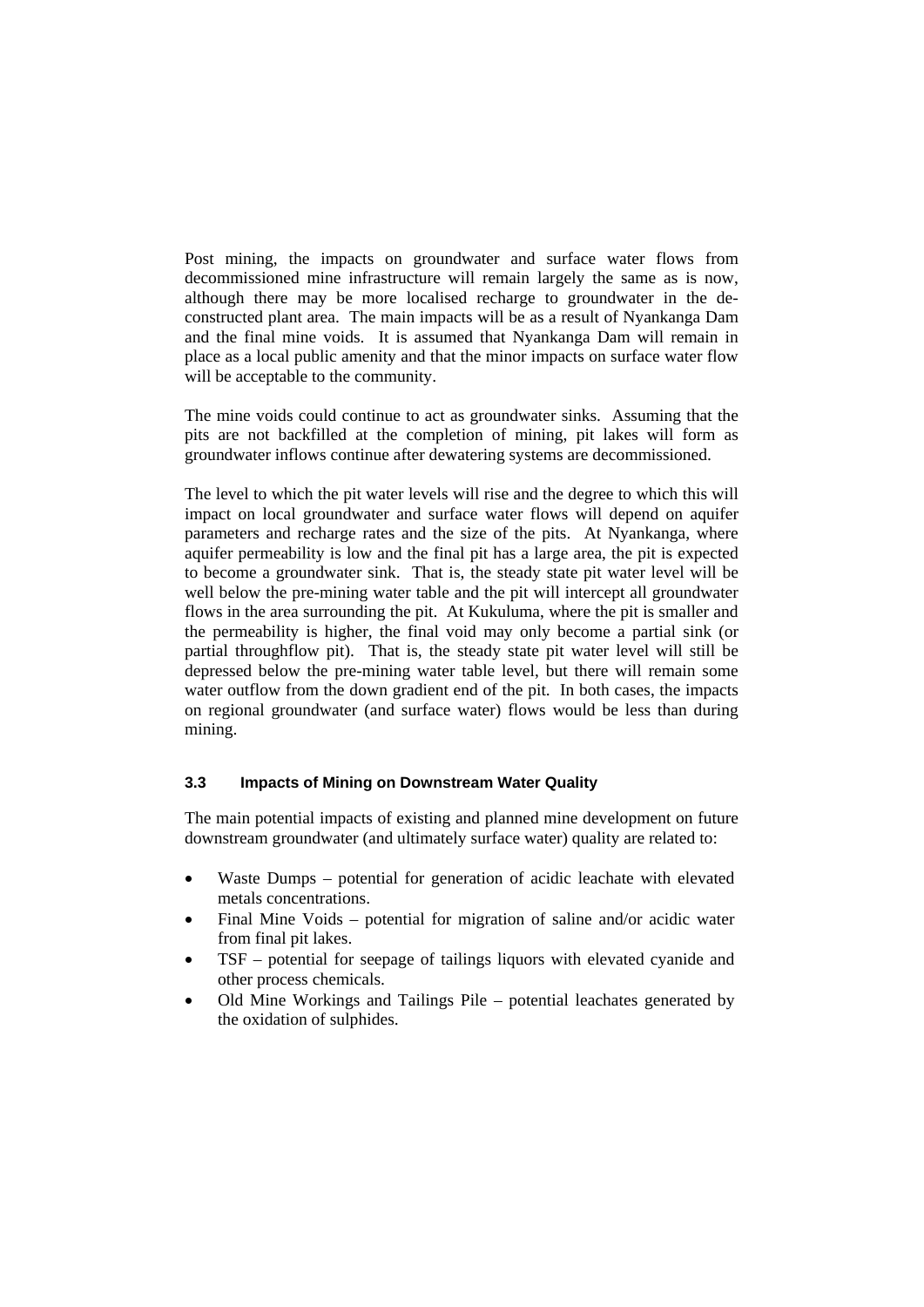• Artisanal Workings – potential sources of low pH high iron and high mercury seepage.

A simple Darcy flow model was used to predict seepage velocities and travel times, based on measured (or assumed hydraulic gradients), derived permeabilities and assumed effective porosities. It was found that, apart from the final voids, there was very little difference in average hydraulic gradients downstream of the various contaminant sources. The following average seepage velocities were derived:

- Shallow Aquifer around 0.2m/d
- Deep Aquifer less than  $0.01$ m/d

For all identified sources other than the final pit voids, the following travel times to the nearest surface water discharge zone were estimated for the Shallow Aquifer:

- Nyankanga Waste Dump (WD1) to Mtakuja River 1,000 days
- TSF to Mtakuja River  $-500$  days
- Old Mine Workings and Tailings Pile in excess of 1,000 days
- Artisanal Workings in excess of 1,000 days

It should be noted that the design of the TSF incorporated under drainage and seepage collection measures, and monitoring to date does not indicate the presence of any seepage. Also, the waste dumps have been designed to minimise the potential for leachate generation. This exercise was carried out to determine travel times in the event that any seepage did bypass the systems in place.

It was concluded that most, if not all, of any contaminants would remain within the more permeable Shallow Aquifer. However, it was recognised that some seepage through the Deep Aquifer could occur where there were downward hydraulic gradients. Average travel times within the Deep Aquifer were estimated to be at least twenty times longer than in the Shallow Aquifer.

Evaporation losses from the open water surfaces of pit lakes will result in salinity increases. The degrees and rates of salinity increase, and the potential for downstream migration of saline water, will be controlled by the relative differences between groundwater inflow (and outflow) rates and evaporation losses.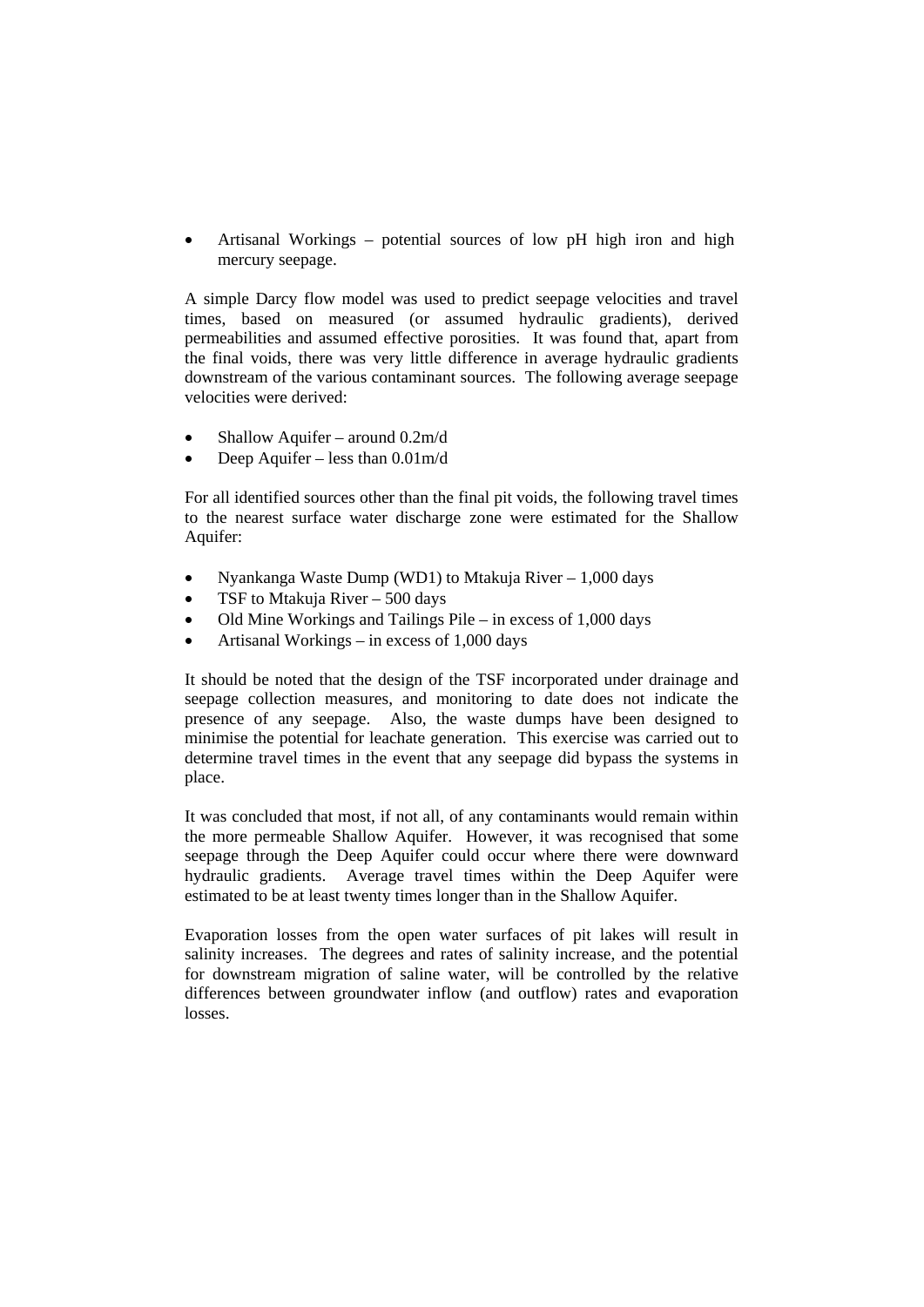At Nyankanga, which is expected to become a groundwater sink, there will be no outflow of water from the pit (at least not in the initial stages) and thus no impact on groundwater quality outside the pit. Over the very long term, there may develop significant density difference between the saline pit water and underlying groundwater and there could be vertical density driven flow from the base of the pit. However, the plume of dense saline water will tend to sink within the aquifer, displacing fresher, less dense groundwater upwards, until such time as the saline water plume meets an impermeable barrier at which time it will tend to move down slope, although it is unlikely to appear in the local or regional Sallow Aquifers (that might be developed for village wells etc) or as base flow to streams and rivers.

At Kukuluma, where the pit may become a partial sink (ie partial throughflow pit), there may be some, if only minor, outflow of saline water. The degree to which this will impact downstream water quality will depend on the relative magnitudes of groundwater outflow from the pit and groundwater throughflow in the receiving aquifer, and the relative differences in water quality of the two water flows. It is likely though, that dilution will reduce salinity such that regional groundwater quality and surface water quality will remain unaffected, although there could be locally observable impacts.

# **4 GROUNDWATER MANAGEMENT PLAN**

The previous sections covered the conceptual hydrogeological model of the Geita Mine area and the predicted broad impacts of local hydrogeology on existing and future mining operations, and the broad impacts of mining on local and regional hydrogeology. In some cases sufficient hydrogeological investigation has allowed for quantitative predictions. In other cases, qualitative/indicative predictions have been made on the basis of available geological information and comparison with "better known" areas. In all cases, however, the reliability of predictions and the plans developed to manage hydrogeological issues can be, and need to be, improved with ongoing investigation, monitoring, verification and revised prediction (where necessary).

A mining specific Groundwater Management Plan was developed to address hydrogeological issues over the following five years. This plan included:

- Identification of specific key issues at specific pits and at specific times.
- Planned objectives/tasks to address these key issues, including further investigation, monitoring and revised prediction.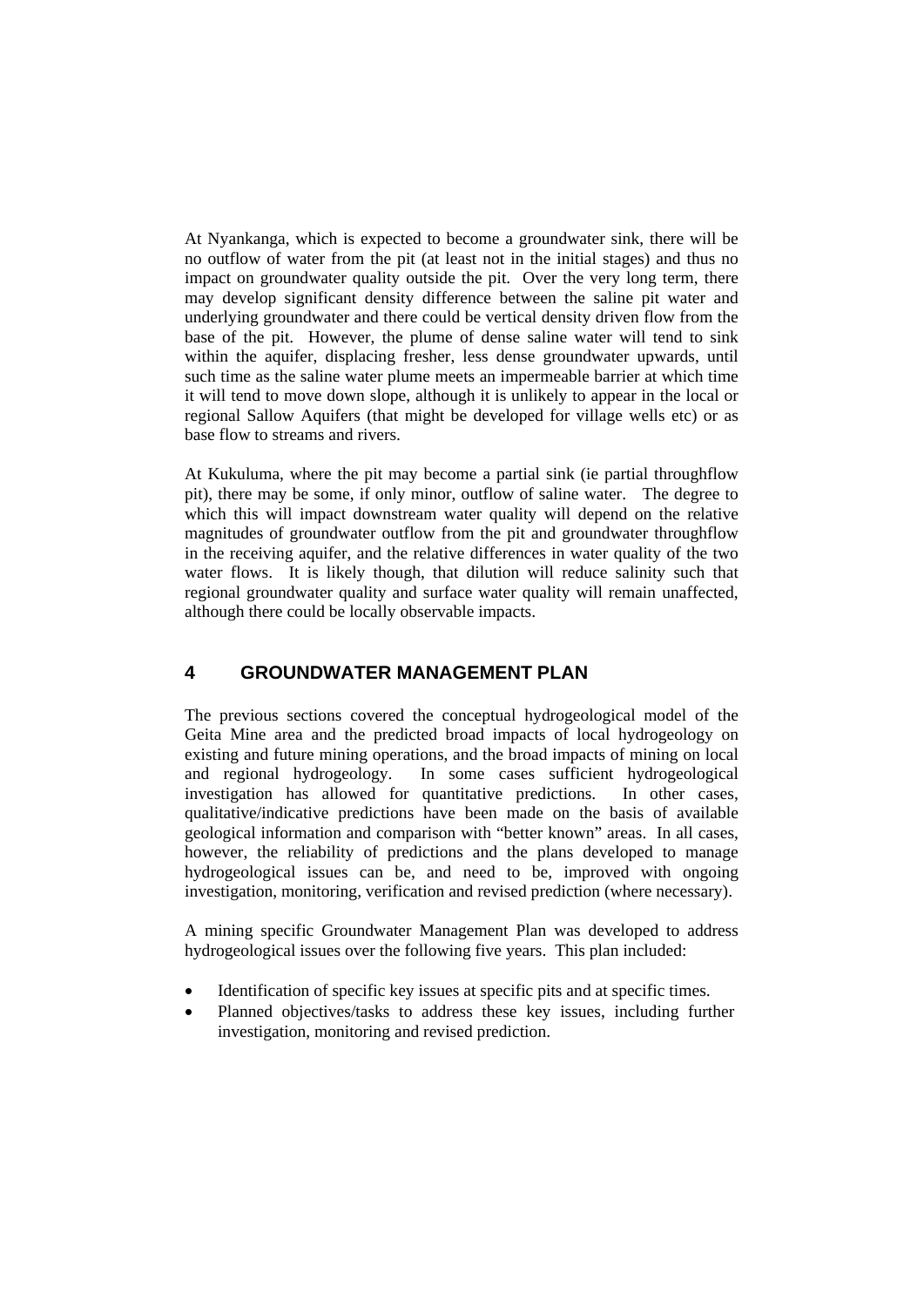• A schedule to complete the objectives/tasks over the next five years.

The Groundwater Management Plan was developed as a "working document" and was designed to be updated/revised on an ongoing basis as results of progressive investigations and monitoring come to hand, and mine plans are revised/refined.

Key components of the Groundwater Management Plan are:

- Broad description/discussion of the overall hydrogeological issues that need to be addressed.
- Tabulated listing of the specific issues with specific action plans and schedules, including performance review. This listing also forms part of a mining issues register on site, and includes tracking of progress on issues.
- Maps/plans of existing and future operations showing the locations and schedules of specific action items (eg new test bores, monitor bores and other monitoring systems, and dewatering bores).
- A summary Gantt chart showing the schedule of action items.
- A schedule of quantities for the drilling and installation of new bores.
- A summary listing of ongoing groundwater monitoring requirements.
- An outline of the on-site and off-site resources that GGM will need to implement and develop/evolve the Groundwater Management Plan.

The actual Groundwater Management Plan is a lengthy document (Aquaterra, 2002) and covers over forty specific issues and action plans that are currently being, or are scheduled to soon be, implemented. As a result of changes to mine plans or the outcomes of other actions plans, some issues are no longer relevant and have also been removed from the Register. In some cases the outcomes of one (or more) action plans have identified new or modified issues.

As an example, the specific hydrogeological issues identified included:

- Mine (pit) specific issues: such as the need for dewatering sumps or bores at specific locations, the need for better management of surface water runoff around the pit, the need for new or replacement monitor bores, etc.
- General issues: such as the need for structured monitoring and testing programmes, clear data presentation formats, resource and training requirements.

A summary Gantt chart showing the schedule of action items; schedules of quantities for the drilling; and installation of new bores; and summary tables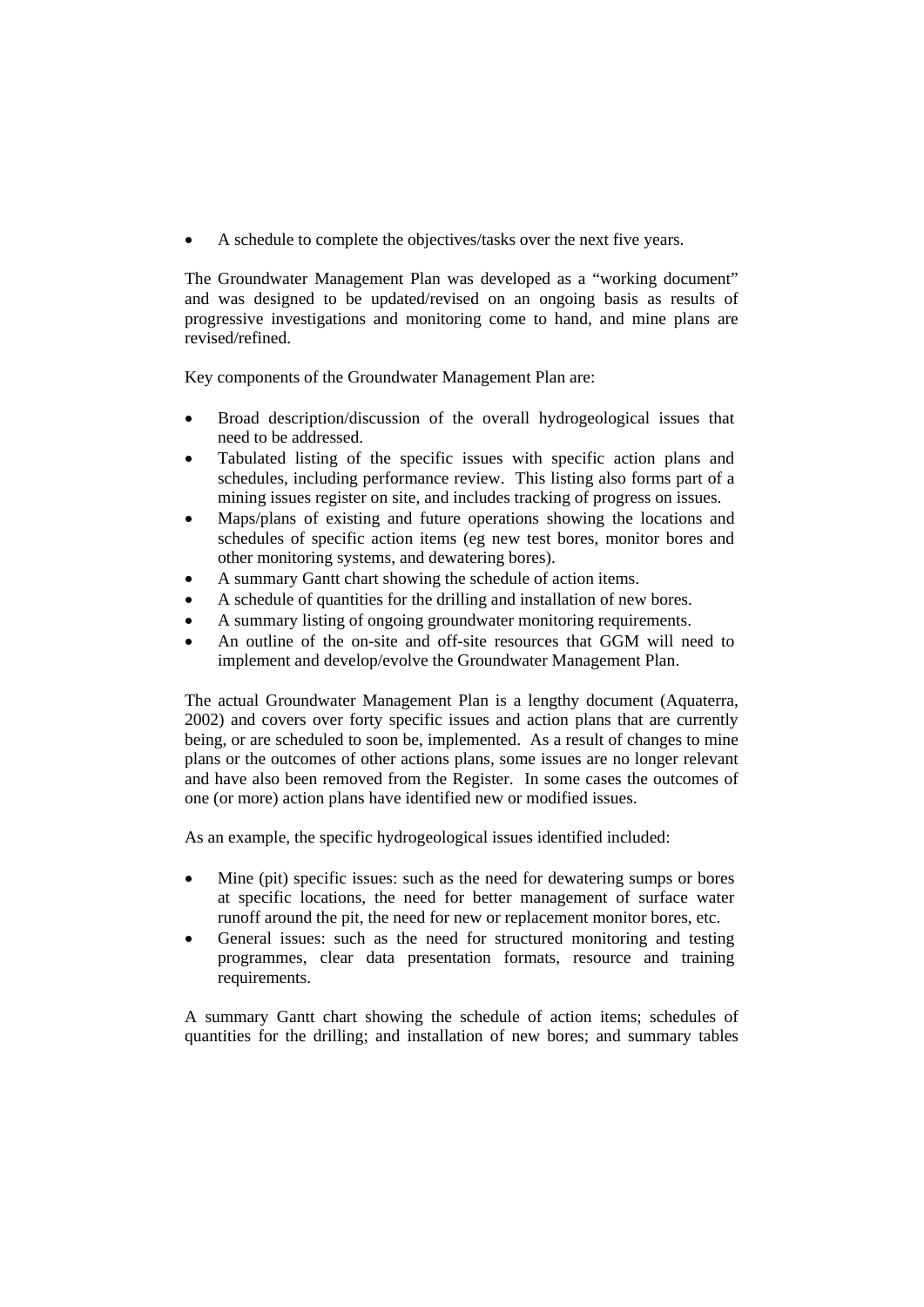listing ongoing groundwater monitoring requirements are also included as an important part of the plan.

# **5 GROUNDWATER MANAGEMENT PLAN DATABASE**

One of the early action items in the Groundwater Management Plan was the development of clear data presentation formats using the existing Excel spreadsheet system used to record monitoring data. Key data plots included:

- Plots of historical water levels in pit floor, pit wall and pit crest piezometers versus actual and projected pit base. This allowed for simple visual extrapolation of target versus planned water levels by Mine Management.
- Plots of monitoring data versus compliance levels, to allow for simple visual assessment of compliance with statutory and internal limits (eg water quality parameters).

However, as the volume of data grew and the various different forms of data recording expanded, it became clear that a spreadsheet would not be capable of providing a user friendly "one stop shop" to store, retrieve and plot/present all the data being generated by the Groundwater Management Plan.

It was decided to establish a site specific database, using the Aquascape database-water balance model system.

Aquascape is an environmental database and water management system designed for mining operations. Aquascape uses Microsoft Access, and is designed for simple configuration to the specific requirements of any mine facility, and provides a central repository for environmental and water related data. The database is designed with a tree-based structure, like Windows Explorer, which allows elements to be added or deleted very simply, or to be displayed in expanded or collapsed mode to provide the required level of detail.

Aquascape was initially established on the mine in 2003 as a trial, focussing on water monitoring data for Nyankanga Pit. Monitoring information was input as raw field data, and the database provided the following automated key data plots:

• Total pit inflows versus time and pit depth.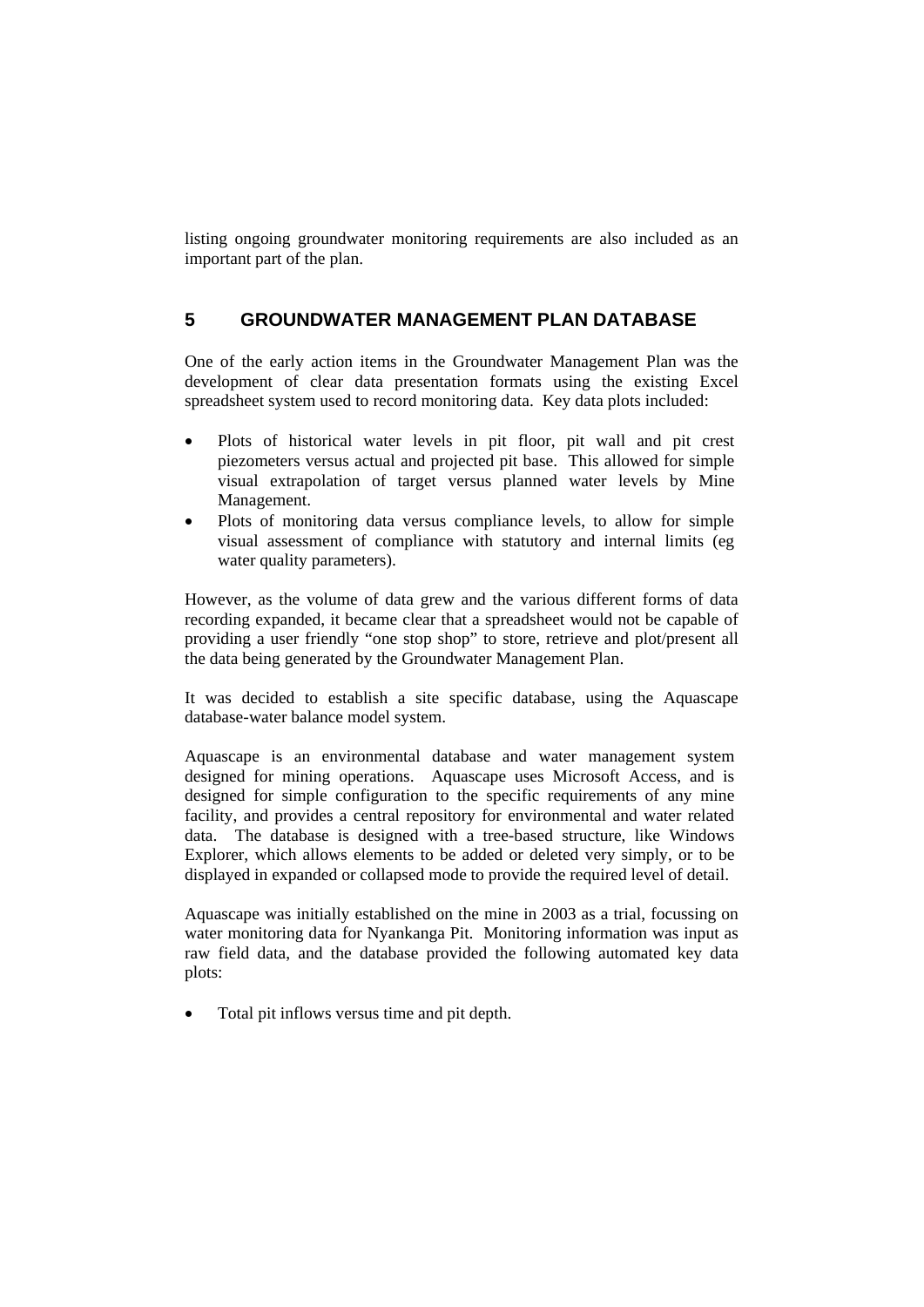- Total seepage recovery downstream of Nyankanga Dam (from sump bores within the WD5 waste dump and a seepage recovery trench at the toe of the dump) versus Dam water level.
- Water levels in piezometers located at the footwall crest and within the footwall of the pit versus water levels in the Dam.
- Water levels in piezometers within and around the pit versus the elevation of the pit base.

All field testing data (airlift tests), borelogs and previous hydrogeological reports were also stored in the database with easy to follow retrieval procedures.

The system is currently been upgraded to:

- Accommodate water monitoring data from all mining operations.
- Include a water balance model for each mining operation.
- Include all monitoring data and compliance information for the HSE Department.

# **6 RESOURCE REQUIREMENTS AND KNOWLEDGE TRANSFER**

The development of the Groundwater Management Plan demonstrated the need for a clear "driver" of the work programmes required by the Plan. The driver is responsible for:

- Scheduling the work, and prioritising individual work programmes if/when there are timing/resources conflicts.
- Ensuring that GGM and contractor resources are available to meet the schedules.
- Ensuring that monitoring and testing is carried out as recommended.
- Ongoing site review of data and forwarding of data summaries to external consultants for external review and analysis.
- Ongoing liaison with external consultants and planning/implementation of site visits and other scopes of work that may become necessary.

It was also recognised that the management plan could be used as the basis of a "knowledge transfer" protocol. During site visits by the consultants, knowledge transfer and training sessions have been held with technical support staff on the mine. These sessions have covered the following: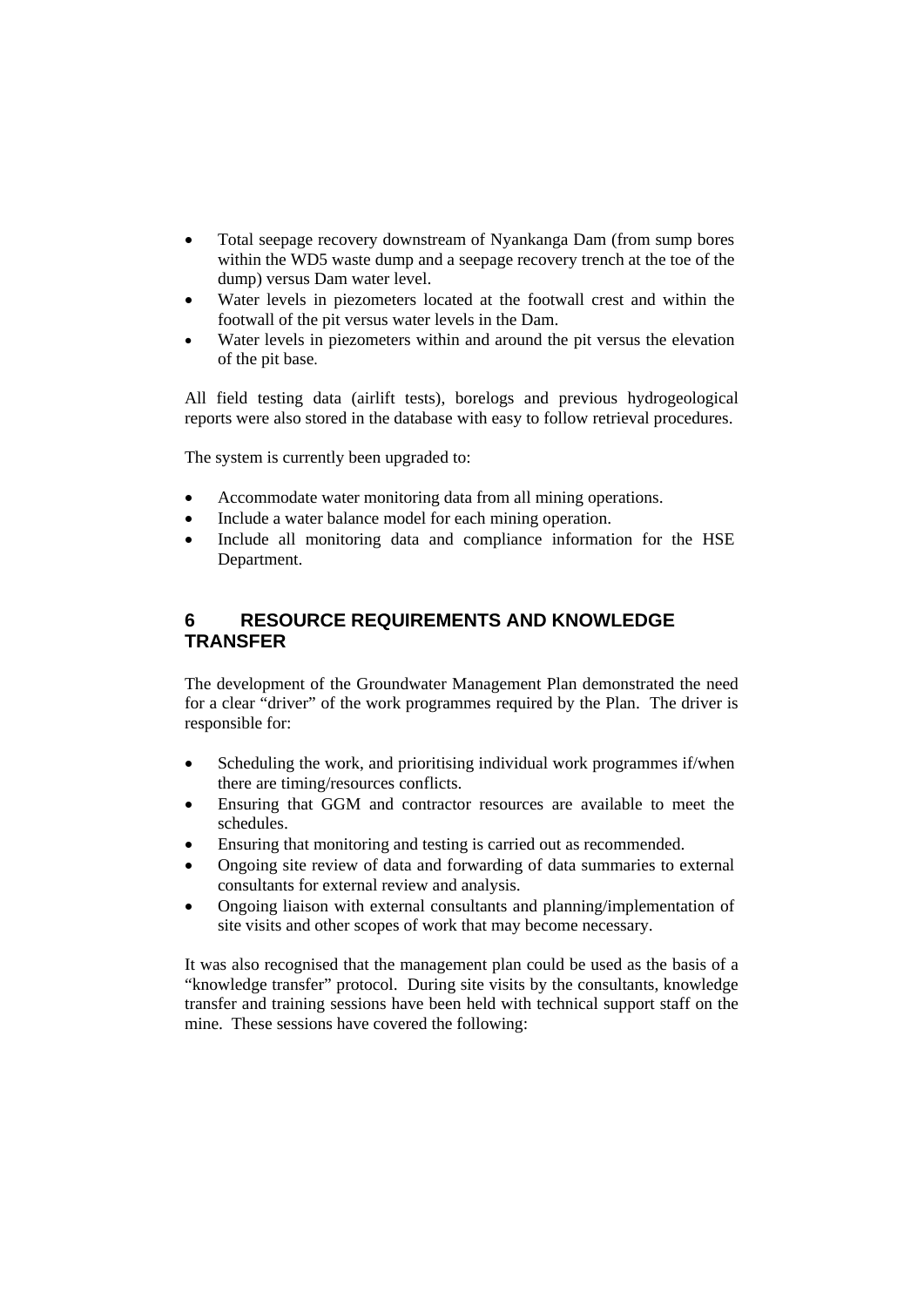- General hydrogeological concepts as they relate to groundwater flows and groundwater-surface water interaction at Geita, leading up to the overall conceptual hydrogeological model for the site.
- Use of the conceptual hydrogeological model to understand and predict the potential impacts of mining operations on groundwater and surface water flows.
- The reasons for, and importance of, monitoring and use of the conceptual hydrogeological model to develop sound monitoring programmes (in terms of where to monitor and what to monitor for).
- Alternative sampling methodologies and available equipment.
- Hydraulic testing procedures (falling and rising head tests) and data recording formats.
- Use of the Aquascape database and water balance model.

The knowledge transfer has been critical in maintaining support for the management system and has allowed the need for continued external hydrogeological review and planning site visits to be limited to a six to eight monthly schedule for visits by a hydrogeological consultant. The level of on site knowledge and the dedicated database, that can be transferred by e-mail means that that any detailed assessment (eg groundwater modelling) and/or design can be carried out off site.

# **7 CONCLUSIONS**

This case study has demonstrated that even in a complex mining and hydrogeological situation, a well planned investigation strategy, together with an appropriate data gathering and management plan can provide important and valuable information for an overall mine Environmental Management System (EMS). The knowledge transfer required to implement and manage the plan greatly reduces the on site time required from external consultants, while a dedicated database allows easy transfer of information and efficient detailed analysis.

# **ACKNOWLEDGEMENTS**

The authors would like to thank GGM for permission to publish the paper and all those members of site staff who have made the preparation of this paper possible.